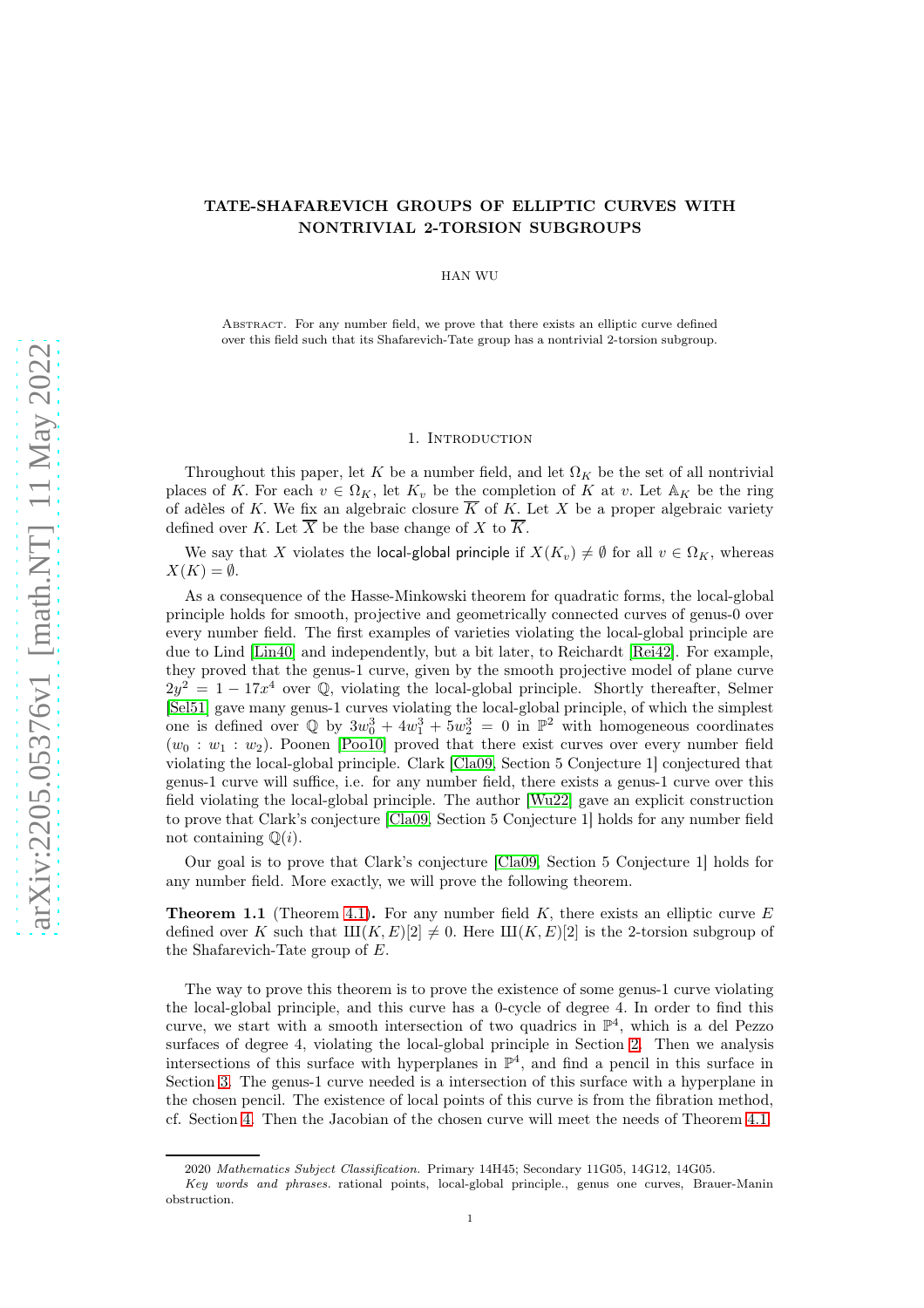#### <span id="page-1-0"></span>2 HAN WU

## 2. Del Pezzo surfaces of degree 4

In this section, we briefly recall some facts on Del Pezzo surfaces of degree 4, for simplicity, over a number field. We refer to [\[Kol\]](#page-6-5), [\[Poo\]](#page-6-6) and [\[BKT89\]](#page-5-3) for this topic.

A del Pezzo surface is a smooth, projective, and geometrically connected surface such that its anticanonical divisor is ample. For a del Pezzo surface  $X$ , let  $K_X$  be the its canonical divisor. The self-intersection number  $K_X^2$  on X defines the degree of X, denoted by  $d_X$ . Since  $-K_X$  is ample, the number  $K_X^2 = (-K_X)^2$  is positive. Hence the degree  $d_X$  is a positive integer. The classification of del Pezzo surfaces ([\[Poo,](#page-6-6) Theoreom 9.4.4]) implies that del Pezzo surfaces are geometrically rational. When  $d_X = 4$ , by [\[Kol,](#page-6-5) Proposition III 3.4.3], the anticanonical divisor  $-K_X$  is very ample, so it embeds X as a degree 4 surface in  $\mathbb{P}^4$ . Geometrically, del Pezzo surfaces of degree 4 are the blowing up of  $\mathbb{P}^2$  at 5 points in general position.

The following lemma states the equivalence between a del Pezzo surface of degree 4 and a smooth intersection of two quadrics in  $\mathbb{P}^4$ .

<span id="page-1-1"></span>**Lemma 2.1.** Let  $X$  be a  $K$ -scheme. Then  $X$  is a del Pezzo surface of degree 4 if and only if X can be embedded in  $\mathbb{P}^4$  as a smooth intersection of two quadrics.

*Proof.* By [\[Kol,](#page-6-5) Theorem III 3.5.4], a del Pezzo surface of degree 4 embedding in  $\mathbb{P}^4$  by  $-K_X$ , is a intersection of two quadrics. So X can be embedded in  $\mathbb{P}^4$  as a smooth intersection of two quadrics. Conversely, since every irreducible component of a intersection of two different quadrics in  $\mathbb{P}^4$  is of codimension 1 or 2, by [\[Har97,](#page-6-7) Theorem 7.2], X is geometrically connected. Hence  $X$  is a smooth, projective, and geometrically connected surface. According to the adjunction formula, a smooth intersection of two quadrics in  $\mathbb{P}^4$ gives a del Pezzo surface of degree 4.

The local-global principle can fail for degree-4 del Pezzo surfaces. Birch and Swinnerton-Dyer [\[BSD75,](#page-5-4) Theorem 3] firstly gave an example of a del Pezzo surface of degree 4 over Q, which violates the local-global principle. It is defined by the following two equations:

$$
\begin{cases} uv = x^2 - 5y^2 \\ (u+v)(u+2v) = x^2 - 5z^2 \end{cases}
$$

in  $\mathbb{P}^4$  with homogeneous coordinates  $(x : y : z : u : v)$ . Viray [\[Vir10,](#page-6-8) Theorem 5.0.3] generalized their counterexample to the following theorem.

<span id="page-1-2"></span>**Theorem 2.1.** (Compare to [\[Vir10,](#page-6-8) Theorem 5.0.3]) Let  $K$  be a number field. There exists a del Pezzo surface of degree 4 over K, violating the local-global principle.

<span id="page-1-3"></span>*Remark* 2.2. By choosing constants  $a, b, c$  in a given field K, Viray [\[Vir10,](#page-6-8) Theorem 5.0.3] constructed a del Pezzo surface of degree  $4$  over  $K$ , violating the local-global principle. The surface is defined by the following two equations:

$$
\begin{cases} uv = x^2 - ay^2 \\ (u - b^2cv)(cu + (1 - b^2c^2)v) = x^2 - az^2 \end{cases}
$$

in  $\mathbb{P}^4$  with homogeneous coordinates  $(x:y:z:u:v)$ . Jahnel and Schindler [\[JS17\]](#page-6-9) studied a family of degree-4 del Pezzo surfaces over  $K$ , defined by the following two equations:

$$
\begin{cases} x_0x_1 = x_2^2 - Dx_3^2 \\ (x_0 + Ax_1)(x_0 + Bx_1) = x_2^2 - Dx_4^2 \end{cases}
$$

in  $\mathbb{P}^4$  with homogeneous coordinates  $(x_0 : x_1 : x_2 : x_3 : x_4)$  and triple parameters  $(A, B, D)$ in  $K$ . They proved that there are infinite many del Pezzo surfaces in this family violating the local-global principle. Indeed, they are Zariski dense in the coarse moduli scheme given in [\[HKT13,](#page-6-10) Section 5].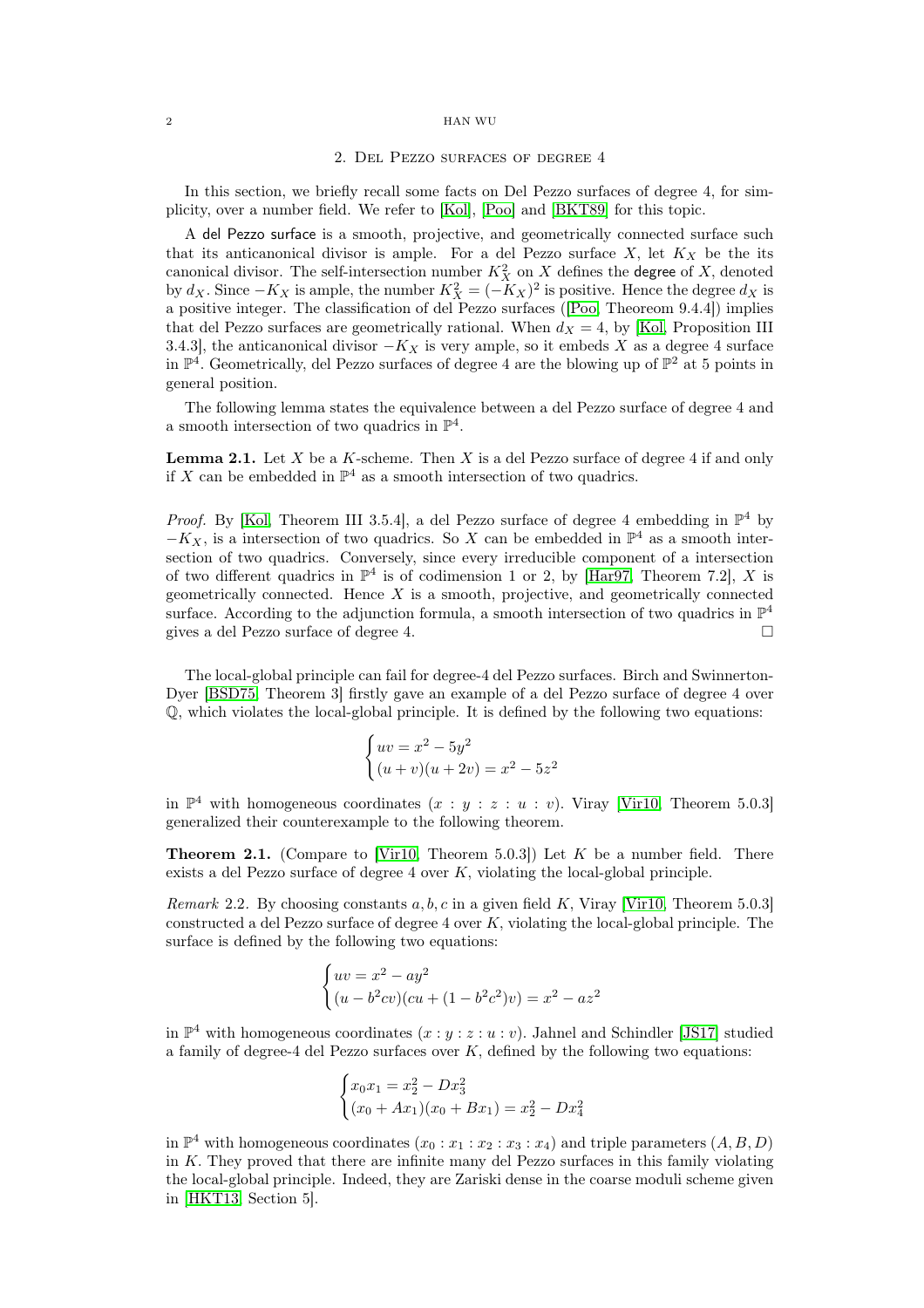## 3. Projectively dual varieties of del Pezzo surfaces

<span id="page-2-0"></span>Let X be a del Pezzo surface over K. By Lemma [2.1,](#page-1-1) we assume that  $X = Q_0 \cap Q_\infty$  is the intersection of two quadrics  $Q_0$  and  $Q_{\infty}$  in  $\mathbb{P}^4$ . Let  $(\mathbb{P}^4)^*$  be the dual projective space of  $\mathbb{P}^4$ , cf. [\[Tev05\]](#page-6-11). Let  $Z_X \subset X \times (\mathbb{P}^4)^*$  be the algebraic subset defined by

$$
Z_X=\{(x,H)\in X\times ({\mathbb P}^4)^*|X\cap H\text{ is singular at }x\}.
$$

Let  $X^* \subset (\mathbb{P}^4)^*$  be the projectively dual of X. Then  $X^* = Pr_2(Z_X)$ . We have the following commutative diagram:



Since X is a smooth surface, the first projection  $pr_1: Z_X \to X$  makes  $Z_X$  into a  $\mathbb{P}^1$  bundle over X. Hence  $Z_X$  is smooth, and  $\dim Z_X = \dim X + 1 = 3$ . Since  $Z_X$  is smooth, projective and geometrically connected, and  $X^* = Pr_2(Z_X)$ ,  $X^*$  is a projective and geometrically integral variety. The following proposition states that the second projection  $pr_2$ is a birational map between  $Z_X$  and  $X^*$ .

<span id="page-2-1"></span>**Proposition 3.1.** Let X be a smooth intersection of two quadrics  $Q_0$  and  $Q_{\infty}$  in  $\mathbb{P}_K^4$ . Then the map  $pr_2: Z_X \to X^*$  is a birational map.

*Proof.* Since this is a geometric argument, it will be suffice to check that  $pr_2: \overline{Z_X} \to \overline{X}^*$ is a birational map. By [\[CV03,](#page-6-12) Lemma 2.7], we only need to show that  $\dim \overline{X}^* = 3$ . By [\[Rei72,](#page-6-13) Proposition 2.1], we assume that  $Q_0 = \sum$ 4  $\sum_{i=0}$  $x_i^2$  and  $Q_{\infty} = \sum$ 4  $\sum_{i=0}^{1} c_i x_i^2$  with  $c_i \in \overline{K}$  and  $c_i \neq c_j$  for all  $0 \leq i \neq j \leq 4$ . Let  $H \subset \mathbb{P}^4$  be a hyperplane, also a point in  $(\mathbb{P}^4)^*$  with coordinates  $(y_0 : \cdots : y_4)$ . For some integer  $i \in [0, 4]$ , let  $U_i \subset (\mathbb{P}^4)^*$  be the affine open variety defined by  $y_i \neq 0$ . Since  $(\mathbb{P}^4)^*$  is covered by  $U_i$ , without loss of generality, we may assume  $H \in U_4(\overline{K})$ , and H is defined by  $x_4 + \sum$ 3  $\sum_{i=0} x_i y_i = 0$  and  $c_4 = 0$ . Hence  $H \cap X$  is isomorphic to the intersection of  $Q'_0 = \sum$ 3  $\sum_{i=0}$  $x_i^2 + (\sum_1^2$ 3  $\sum_{i=0}^{\infty} x_i y_i$ <sup>2</sup> and  $Q'_{\infty} = \sum_{i=0}^{\infty}$ 3  $\sum_{i=0}^{\infty} c_i x_i^2$  in  $\mathbb{P}^3$  with coordinates  $(x_0 : \cdots : x_3)$ . Consider the pencil of quadrics:  $Q'_{\lambda} = Q'_0 + \lambda Q'_{\infty}, \lambda \in \overline{K}$ . Let  $P(\lambda) = \det(Q'_\lambda)$ . Then  $P(\lambda)$  is a polynomial in  $\lambda$  of degree 4, and the leading coefficient is  $\prod$ 3  $\prod_{i=0}^{3} c_i \neq 0$ . By the definition of  $\overline{Z_X}$ ,  $H \in \overline{X}^*$  if and only if  $H \cap \overline{X}$  is singular. By [\[Rei72,](#page-6-13) Proposition 2.1], the intersection of  $Q'_0$  and  $Q'_{\infty}$  is nonsingular if and only if all roots of  $P(\lambda)$  are distinct. Let  $P'(\lambda)$  be the derivative of  $P(\lambda)$ . Then  $H \cap \overline{X}$  is singular if and only if the polynomials  $P(\lambda)$  and  $P'(\lambda)$  have a root in common. Let  $\text{Res}(P(\lambda), P'(\lambda))$ be the resultant of  $P(\lambda), P'(\lambda)$ . By [\[Lan02,](#page-6-14) Chapter IV, Corollary 8.4], the polynomials  $P(\lambda)$  and  $P'(\lambda)$  have a root in common if and only if  $\text{Res}(P(\lambda), P'(\lambda)) = 0$ . Then  $U_4 \cap \overline{X}^*$ is the zero locus of Res $(P(\lambda), P'(\lambda))$  in  $U_4$ . Hence dim  $\overline{X}^* = 3$ .

With this proposition, we have the following corollary.

<span id="page-2-2"></span>**Corollary 3.2.** Let X be a smooth intersection of two quadrics  $Q_0$  and  $Q_\infty$  in  $\mathbb{P}_K^4$ . There exists a Zariski open subset  $U \subset X^*$  such that for any hyperplane  $H \in U(\overline{K})$ , the intersection  $H \cap \overline{X}$  has exactly one singular point, and this singular point is an ordinary double point on  $H \cap \overline{X}$ .

*Proof.* By Proposition [3.1,](#page-2-1) there exists a nonempty Zariski subset  $U' \subset \overline{X}^*$  such that  $pr_2^{-1}(U') \to U'$  is an isomorphism. By the definition of  $\overline{Z_X}$ , the intersection  $H \cap \overline{X}$  has exactly one singular point. By [\[DK73,](#page-6-15) Chapter XVII 3.7], this singular point is an ordinary double point on  $H \cap \overline{X}$ .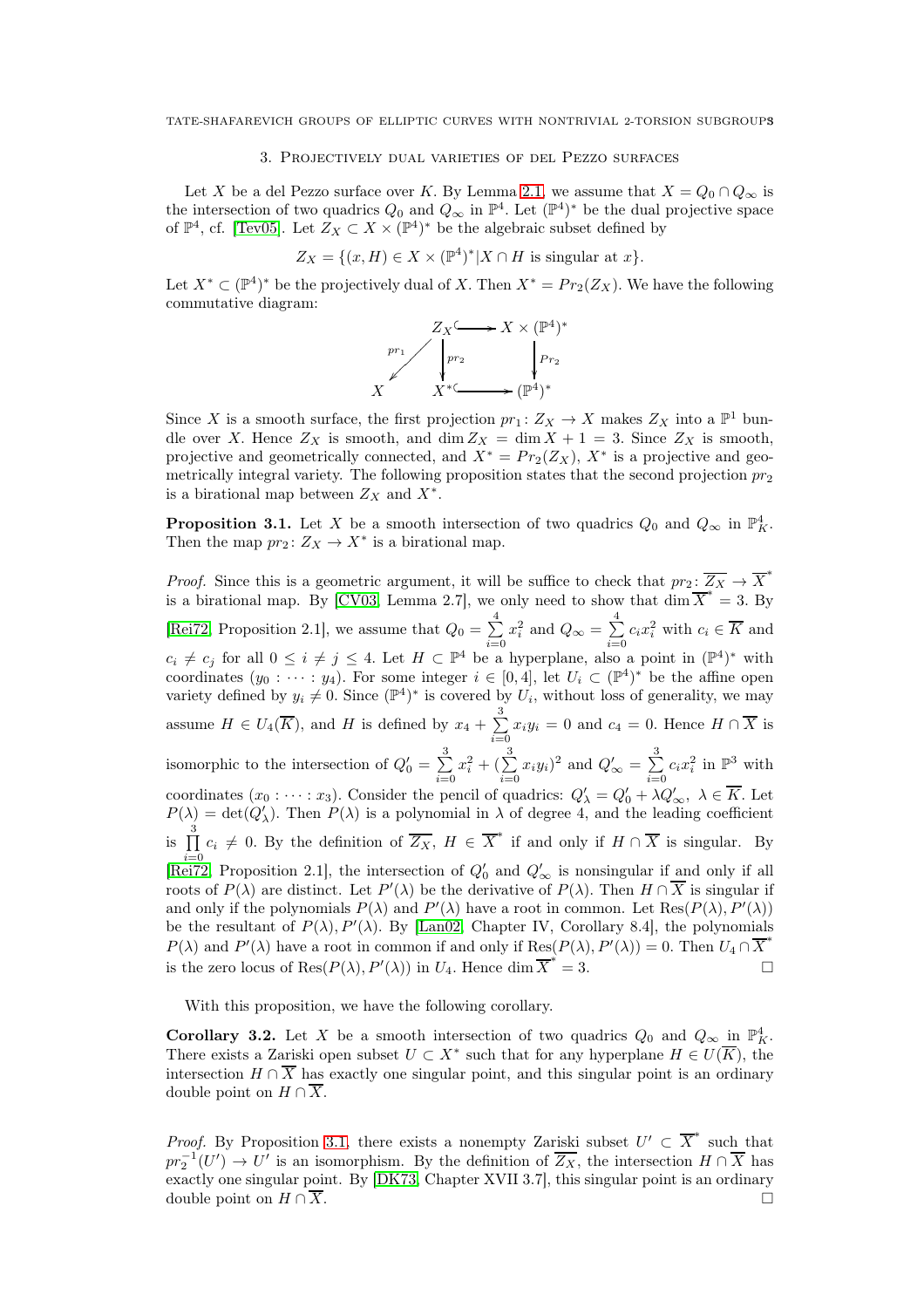#### 4 HAN WU

The following lemma will be used to analysis intersections of del Pezzo surfaces with hyperplanes in  $\mathbb{P}^4$ .

<span id="page-3-0"></span>**Lemma 3.3.** Let  $Q_0$  and  $Q_{\infty}$  be two quadrics in  $\mathbb{P}^3_{\overline{k}}$  $\frac{3}{K}$ . Let  $Q_{\lambda} = Q_0 + \lambda Q_{\infty}, \lambda \in K$ . Let  $P(\lambda) = \det(Q_{\lambda}),$  and let  $P'(\lambda)$  be the derivative of  $\overline{P(\lambda)}$ . Assume that  $P(\lambda)$  is of degree 4, and the greatest common factor of polynomials  $P(\lambda)$  and  $P'(\lambda)$  is of degree 1. Then the intersection  $Q_0 \cap Q_\infty$  is integral or has two singular points.

*Proof.* Let V be a vector space of dimension 4 over  $\overline{K}$ . By  $\mathbb{P}^4 \cong \mathbb{P}(V)$ , we view  $Q_0$ ,  $Q_{\infty}$ as two quadrics in  $\mathbb{P}(V)$ . Since there exists a 1-1 correspondence between quadratic forms and symmetric bilinear forms, we denote both them by the same letter  $\phi$ . Let  $\phi_0$ ,  $\phi_\infty$  be two quadratic forms, which determine quadrics  $Q_0$  and  $Q_\infty$  respectively. Since  $P(\lambda)$  is of degree 4, the quadratic form  $\phi_{\infty}$  is nondegenerate. Let  $\phi_{\lambda} = \phi_0 + \lambda \phi_{\infty}$ . Since the greatest common factor of polynomials  $P(\lambda)$  and  $P'(\lambda)$  is of degree 1, without loss of generality, we assume  $(P(\lambda), P'(\lambda)) = \lambda$ . Let  $\lambda_1, \lambda_2$  be the other two different nonzero roots of  $P(\lambda)$ , and  $P(\lambda) = c\lambda^2(\lambda - \lambda_1)(\lambda - \lambda_2)$  for some nonzero constant  $c \in \overline{K}^{\times}$ . For  $i \in 1, 2$ , let  $e_i \in \text{Ker } \phi_{\lambda_i}$ be a nonzero vector in V. Then  $e_1$  and  $e_2$  are orthogonal for  $\phi_{\lambda_1}$  and  $\phi_{\lambda_2}$ , and hence for all  $\phi_{\lambda}$ . Since  $P(\lambda)$  has the factor  $\lambda^2$ , we have Ker  $\phi_0 \neq 0$ . There are the following two cases.

(1) Suppose that dim Ker  $\phi_0 = 2$ . By the same argument as in the previous sentence, the vector spaces Ker  $\phi_0$ ,  $\overline{K}e_1$  and  $\overline{K}e_2$  are orthogonal for all  $\phi_\lambda$ . Hence  $V =$ Ker  $\phi_0 \oplus Ke_1 \oplus Ke_2$ . By normalizing  $e_1, e_2$  with respect to  $\phi_{\infty}$ , we carefully choose two linearly independent vectors  $e_0^1, e_0^2 \in \text{Ker}\,\phi_0$  so that  $\phi_\infty(x_0e_0^1 + x_1e_0^2 + x_2e_1 +$  $(x_3e_2) = \sum$ 3  $\sum_{i=0}$  $x_i^2$ . And  $\phi_0(x_0e_0^1 + x_1e_0^2 + x_2e_1 + x_3e_2) = -\lambda_1x_2^2 - \lambda_2x_3^2$ . Hence  $Q_0 \cap Q_\infty$ 

has two irreducible component, and has exactly two singular points  $(x_0 : x_1 : x_2 :$  $(x_3) = (\pm \sqrt{-1} : 1 : 0 : 0).$ 

<span id="page-3-2"></span>(2) Suppose that dim Ker  $\phi_0 = 1$ . Since the quadratic form  $\phi_{\infty}$  is nondegenerate, we choose a basis  $\xi_0, \dots, \xi_3$  such that  $\phi_\infty(\sum_i$ 3  $\sum_{i=0} x_i \xi_i$  =  $\sum_{i=0}$ 3  $\sum_{i=0}$  $x_i^2$ . Then  $\phi_0(\sum_{i=1}^n$ 3  $\sum_{i=0} x_i \xi_i$  =  $\sum$ 3  $\sum_{i=0}$  $\sum$ 3  $\sum_{j=0} a_{ij} x_i x_j$  for some symmetric matrix  $A = (a_{ij})_{0 \le i,j \le 3}$  with coefficients in  $\overline{K}$ . The matrix A gives a linear map  $V \to V$ , denoted by A. Let  $P_{\mathcal{A}}(\lambda)$  be the characteristic polynomial of A. Then  $P_{\mathcal{A}}(\lambda) = \lambda^2(\lambda + \lambda_1)(\lambda + \lambda_2)$ , Ker  $\phi_0 = \text{Ker } \mathcal{A}$ , and  $-\lambda_1$  and  $-\lambda_2$  are eigenvalues of A belonging to the eigenvectors  $e_1$  and  $e_2$ respectively. Since  $P_{\mathcal{A}}(\lambda)$  has the factor  $\lambda^2$ , by Jordan normal form theorem [\[Lan04,](#page-6-16) Theorem 6.2], dim Ker  $A^2 = 2$ . The symmetric matrix  $A^2$  gives a quadratic form  $\phi_{A^2}$ . By the same argument applies to quadratic forms  $\phi_{A^2}$  and  $\phi_{\infty}$ , the vector spaces Ker  $\mathcal{A}^2$ ,  $\overline{K}e_1$  and  $\overline{K}e_2$  are orthogonal for  $\phi_{\mathcal{A}^2}$  and  $\phi_{\infty}$ . Hence  $V = \text{Ker } \mathcal{A}^2 \oplus$  $\overline{K}e_1 \oplus \overline{K}e_2$ . Let  $e_0^1 \in \text{Ker } \mathcal{A}$  be a nonzero vector. Since  $\text{Ker } \mathcal{A} \subsetneq \text{Ker } \mathcal{A}^2$ , there exists a vector  $e'_0$  such that  $e_0^1 = \mathcal{A}(e'_0)$ . Then  $\phi_\infty(e_0^1) = \phi_\infty(\mathcal{A}(e'_0)) = \phi_\infty(e'_0, \mathcal{A}^2(e'_0)) =$ 0. Since  $\phi_{\infty}$  is nondegenerate, we can choose a nonzero vector  $e_0^2 \in \text{Ker } \mathcal{A}^2$  such that  $\phi_{\infty}(e_0^1, e_0^2) = 1$  and  $\phi_{\infty}(e_0^2, e_0^2) = 0$ . By normalizing  $e_1, e_2$  with respect to  $\phi_{\infty}$ , we have  $\phi_{\infty}(x_0e_0^1+x_1e_0^2+x_2e_1+x_3e_2)=x_0x_1+x_2^2+x_3^2$ , and  $\phi_0(x_0e_0^1+x_1e_0^2+x_2e_1+x_3e_2)$  $x_3e_2$ ) =  $c_0x_1^2 - \lambda_1x_2^2 - \lambda_2x_3^2$  for some nonzero constant  $c_0 \in \overline{K}^{\times}$ . Hence  $Q_0 \cap Q_{\infty}$ is integral, and has exactly one singular point  $(x_0 : x_1 : x_2 : x_3) = (1 : 0 : 0 : 0)$ .

In summary, the intersection  $Q_0 \cap Q_\infty$  is integral or has two singular points.

Remark 3.4. One can check in both case that the singular points have ordinary singularity.

The following proposition states that intersections of X with hyperplanes in  $X^*$  are almost geometrically integral.

<span id="page-3-1"></span>**Proposition 3.5.** Let X be a smooth intersection of two quadrics  $Q_0$  and  $Q_\infty$  in  $\mathbb{P}^4_K$ . There exists a nonempty Zariski open subset  $U \subset X^*$  such that for any hyperplane  $H \in U(\overline{K}),$ the intersection  $H \cap \overline{X}$  is integral.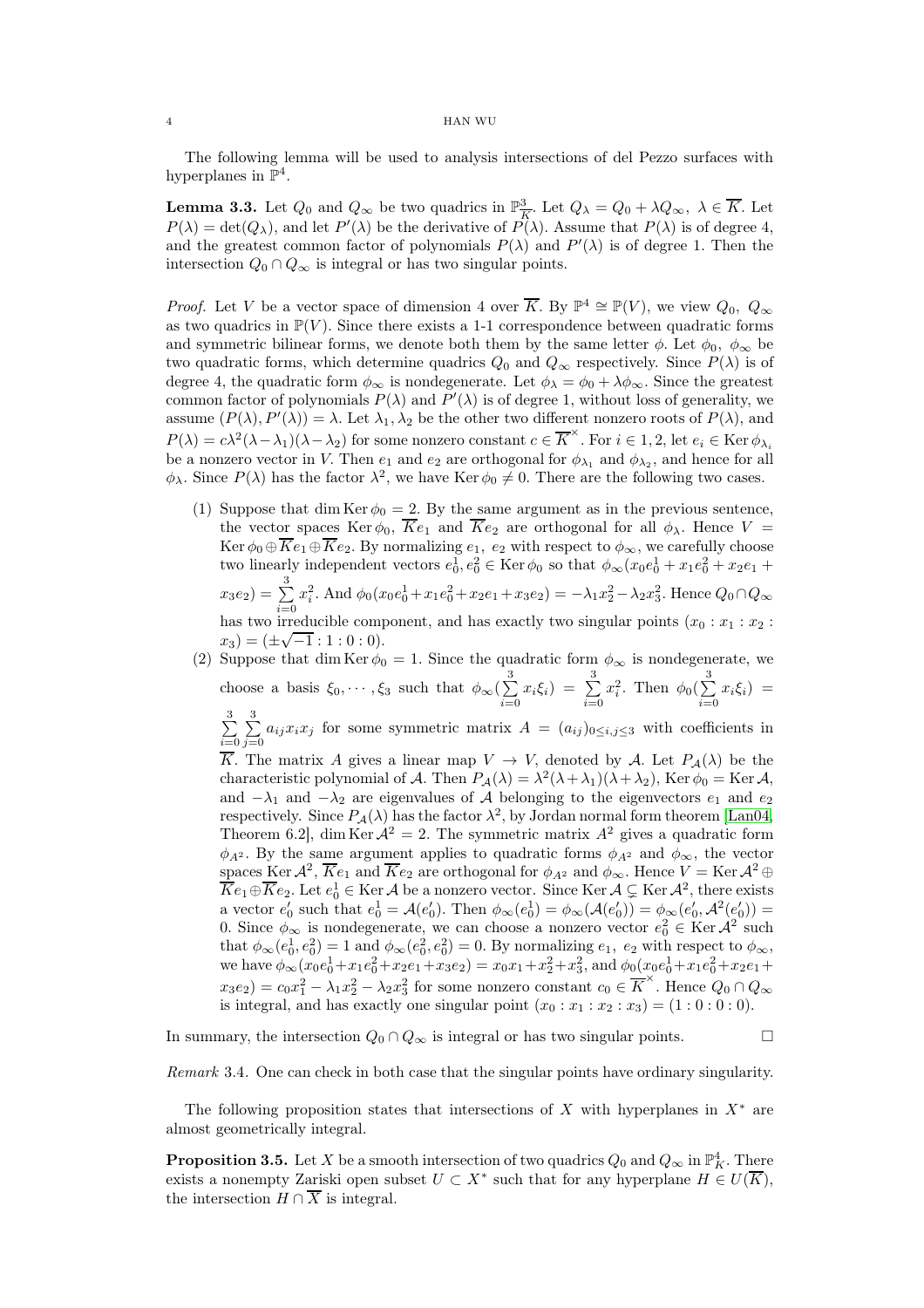*Proof.* Since  $X^*$  is geometrically integral, by Galois decent, it will be suffice to find a nonempty Zariski open subset  $\tilde{U} \subset \overline{X}^*$  such that for any hyperplane  $H \in U(\overline{K})$ , the intersection  $H \cap \overline{X}$  is integral. By the same argument as in the proof of Proposition [3.1,](#page-2-1) we assume that  $Q_0 = \sum$ 4  $\sum_{i=0}$  $x_i^2$  and  $Q_{\infty} = \sum_{i=1}^{n}$ 3  $\sum_{i=0}^{\infty} c_i x_i^2$  with nonzero coefficients  $c_i \in \overline{K}$  and  $c_i \neq c_j$  for all  $0 \le i \ne j \le 3$ . By Proposition [3.1,](#page-2-1) there exists a nonempty Zariski subset  $U' \subset \overline{X}^*$  such that  $pr_2^{-1}(U') \to U'$  is an isomorphism. Let  $(y_0 : \cdots : y_4)$  be the coordinates of  $(\mathbb{P}^4)^*$ , and let  $U_4 \subset (\mathbb{P}^4)^*$  be the affine open variety defined by  $y_4 \neq 0$ . Take a hyperplane  $\tilde{H} \in U_4(\overline{K}),$ and  $\tilde{H}$  is defined by  $x_4 + \sum_{ }^{\infty}$ 3  $\sum_{i=0}^{n} x_i y_i = 0$ . Hence  $\tilde{H} \cap \overline{X}$  is isomorphic to the intersection of  $Q_0' = \sum$ 3  $\sum_{i=0}$  $x_i^2 + (\sum_1^3$ 3  $\sum_{i=0}^{5} x_i y_i$ <sup>2</sup> and  $Q'_{\infty} = \sum_{i=0}^{5}$ 3  $\sum_{i=0}^{5} c_i x_i^2$  in  $\mathbb{P}^3$  with coordinates  $(x_0 : \cdots : x_3)$ . Let  $Q'_{\lambda} = Q'_{0} + \lambda Q'_{\infty}, \ \lambda \in \overline{K}$ . Let  $P(\lambda) = \det(Q'_{\lambda})$ , and let  $P'(\lambda)$  be the derivative of  $P(\lambda)$ . Let Res $(P(\lambda), P'(\lambda))$  be the resultant of  $P(\lambda), P'(\lambda)$ . From the proof of Proposition [3.1,](#page-2-1)  $U_4 \cap \overline{X}^*$  is the zero locus of Res $(P(\lambda), P'(\lambda))$  in  $U_4$ . The condition that the greatest common factor of polynomials  $P(\lambda)$  and  $P'(\lambda)$  is of degree 1, gives an open condition for the zero locus of  $\text{Res}(P(\lambda), P'(\lambda))$  in  $U_4$ . Let  $U'' \subset U_4 \cap \overline{X}^*$  be a Zariski open subset such that for any  $\tilde{H} \in U''(\overline{K})$ , the greatest common factor of polynomials  $P(\lambda)$  and  $P'(\lambda)$  is of degree 1. Let  $U = U' \cap U''$ . Take an arbitrary  $H \in U(\overline{K})$ . Since  $pr_2$  is an isomorphism over U,  $H \cap \overline{X}$  has exactly one singular point. Because of  $H \in U''(K)$ , the greatest common factor of polynomials  $P(\lambda)$  and  $P'(\lambda)$  is of degree 1. By Lemma [3.3,](#page-3-0) the intersection  $H \cap \overline{X}$  is integral.

Next, we will choose a pencil in a del Pezzo surface  $X$  such that for every  $H$  in this pencil, the intersection  $H \cap X$  is geometrically integral.

<span id="page-4-0"></span>**Proposition 3.6.** Let X be a smooth intersection of two quadrics  $Q_0$  and  $Q_{\infty}$  in  $\mathbb{P}_K^4$ . There exists a line D in  $(\mathbb{P}^4)^*$  such that for every H in this pencil, the intersection  $H \cap X$ is geometrically integral.

*Proof.* Since dim  $X^* = 3$ , we take a hyperplane  $H_0 \in (\mathbb{P}^4)^* \setminus X^*$ . Then  $H_0 \cap X$  is smooth. By [\[Har97,](#page-6-7) Chapter III, Corollary 7.9],  $H_0 \cap X$  geometrically connected. (The existence of  $H_0$  is also from Bertini's theorem [\[Har97,](#page-6-7) Chapter II, Theorem 8.18].) By Proposition [3.5,](#page-3-1) there exists a Zariski open subset  $U \subset X^*$  such that for any hyperplane  $H \in U(\overline{K})$ , the intersection  $H \cap \overline{X}$  is integral. Since dim  $X^* = 3$ , dim $(X^*\backslash U)$  is at most 2. Then the cone over  $X^*\backslash U$  with axis  $H_0$  has dimension at 3. So we can choose a hyperplane  $H_{\infty}$  not in this cone. Let  $D \subset (\mathbb{P}^4)^*$  be the line jointing  $H_0$  and  $H_{\infty}$ . Hence  $D \cap X^* \subset U$ . By the same argument as in the previous sentence and Proposition [3.5,](#page-3-1) for all  $H \in D(\overline{K})$ , the intersection  $H \cap \overline{X}$  is integral intersection  $H \cap \overline{X}$  is integral.

Remark 3.7. The pencil that we chosen in the proof of this proposition, is a so-called Lefschetz pencil in  $X$ .

With the help of Proposition [3.6,](#page-4-0) we can find a fibration having the following properties.

<span id="page-4-1"></span>**Proposition 3.8.** Let X be a del Pezzo surface X over K. Then there exist a smooth, projective and geometrically integral surface  $\tilde{X}$ , a birational morphism  $\tilde{X} \to X$ , and a dominant morphism  $\pi: \tilde{X} \to \mathbb{P}^1$  such that every geometric fiber is integral, and the generic fibre of  $\pi$  is a curve of genus 1.

*Proof.* By Lemma [2.1,](#page-1-1) we embed X in  $\mathbb{P}^4$  as a smooth intersection of two quadrics. By Proposition [3.6,](#page-4-0) let  $\mathbb{P}^1 \subset (\mathbb{P}^4)^*$  be a line such that for every  $H \in \mathbb{P}^1(\overline{K})$ , the intersection  $H \cap X$  is geometrically integral. Let  $\tilde{X} \to X$  be the blowing up of X along the intersection  $\bigcap_{\alpha} H_t \cap X$ , which is a reduced 0-dimensional scheme of degree 4. Let  $\pi: \tilde{X} \to \mathbb{P}^1$  be from  $t\in\mathbb{P}^1$ 

this blowing up. Then the fiber over  $t \in \mathbb{P}^1(\overline{K})$  is  $H_t \cap \overline{X}$ , which is integral. The generic fibre of  $\pi$  is a smooth intersection of two quadrics in  $\mathbb{P}^3$ . Hence it is a curve of genus 1.  $\Box$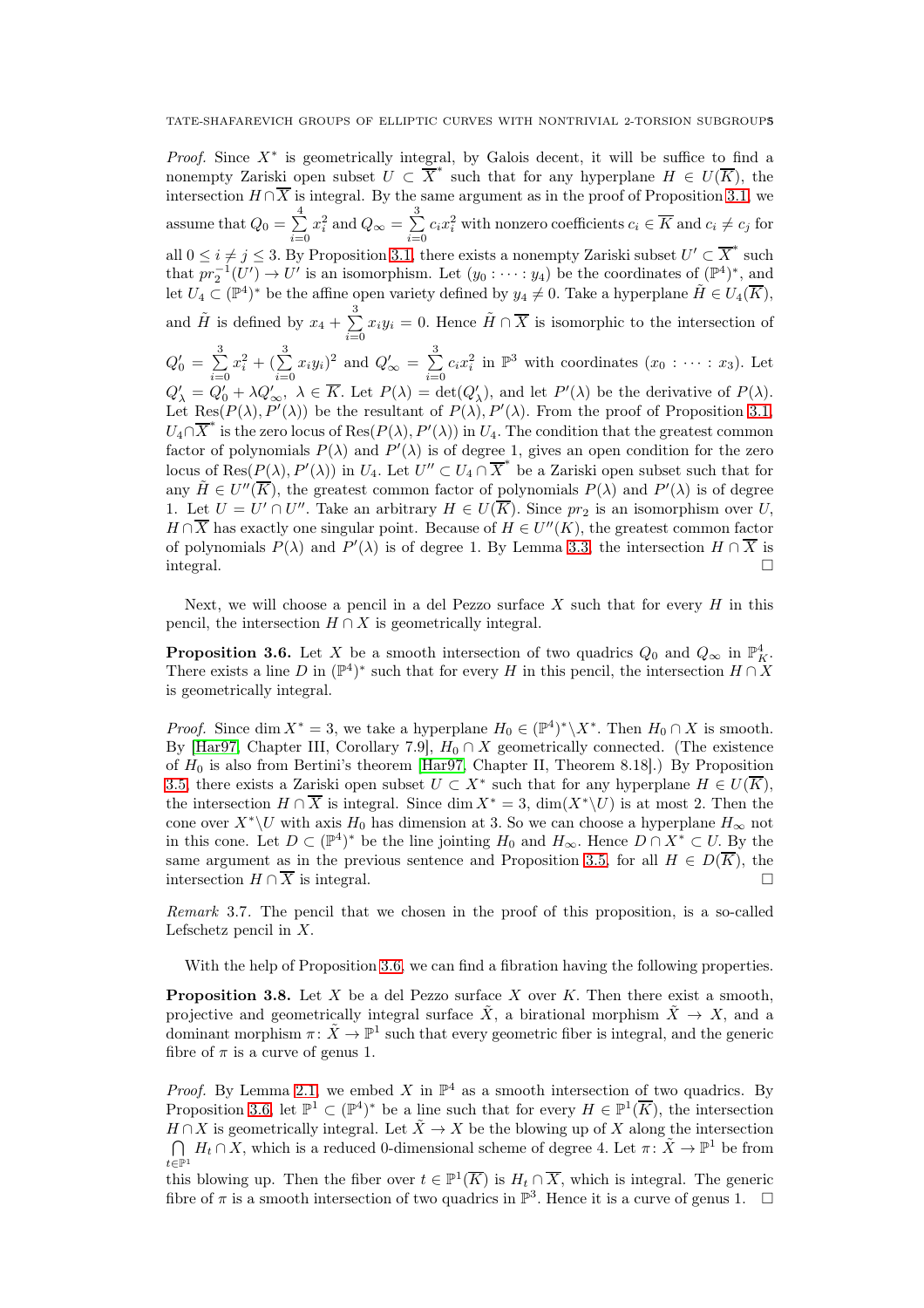#### 6 HAN WU

<span id="page-5-7"></span><span id="page-5-2"></span>Remark 3.9. In the proof of this theorem, the fiber over each point in  $\mathbb{P}^1(K)$  is a intersection of two quadrics in  $\mathbb{P}^3$ . Hence every rational fibre of  $\pi$  has a 0-cycle of degree 4.

## 4. Genus-1 curves violating the local-global principle

In this section, we find a genus-1 curve violating the local-global principle, and this curve has a 0-cycle of degree 4.

<span id="page-5-8"></span>**Proposition 4.1.** For any number field  $K$ , there exists a genus-1 curve  $C$  violating the local-global principle. Furthermore, this curve  $C$  has a 0-cycle of degree 4.

*Proof.* By Theorem [2.1,](#page-1-2) we choose a del Pezzo surface X of degree 4 over K, violating the local-global principle. We choose a smooth, projective and geometrically integral surface  $\tilde{X}$  as in the proof of Proposition [3.8.](#page-4-1) Let  $\pi: \tilde{X} \to \mathbb{P}^1$  be a dominant morphism such that every geometric fiber is integral, and the generic fibre of  $\pi$  is a curve of genus 1. Since X violates the local-global principle,  $X(\mathbb{A}_K) \neq \emptyset$  and  $X(K) = \emptyset$ . By the implicit function theorem,  $\tilde{X}(\mathbb{A}_K) \neq \emptyset$ . Since X and  $\tilde{X}$  are smooth, projective and geometrically integral surface, and they are birationally equivalent, by comparing the exceptional curves between X and  $\tilde{X}, X(K) = \emptyset$  implies  $\tilde{X}(K) = \emptyset$ . Hence  $\tilde{X}$  violates the local-global principle. Since every geometric fiber of  $\pi$  is integral, by the fibration method [\[CTP00,](#page-5-5) Lemma 3.1] (firstly used in [\[CTSSD87\]](#page-5-6) and [\[CTSSD87b\]](#page-6-17)), there is a finite set of places  $S \subset \Omega_K$  such that for every place  $v \notin S$ ,  $\pi(X(K_v)) = \mathbb{P}^1(K_v)$ . Since the generic fibre of  $\pi$  is a curve of genus 1, by semicontinuity theorem [\[Har97,](#page-6-7) Theorem 12.8], there exists an open Zariski subset  $U \in \mathbb{P}^1$ such that every geometric fiber over points in U is a smooth curve of genus 1. For  $v \in S$ , by the implicit function theorem, the set  $\pi(X(K_v)) \cap U(K_v)$ , denoted by  $U_v$ , is a nonempty open subset of  $U(K_v)$ . For the nonempty open subset  $\prod_{v \in S} U_v \times \prod_{v \notin S}$  $v {\notin} S$  $\mathbb{P}^1(K_v) \subset \mathbb{P}^1(\mathbb{A}_K)$ , since

 $\mathbb{P}^1$  satisfies weak approximation, we can choose a  $P \in \Pi$  $\prod\limits_{v\in S}U_v\times\prod\limits_{v\notin S}$  $v {\notin} S$  $\mathbb{P}^1(K_v)) \cap \mathbb{P}^1(K).$ 

Let  $C = \pi^{-1}(P)$  be the fibre over P. Then C is a genus-1 curve violating the local-global principle. By Remark [3.9,](#page-5-7) the curve C has a 0-cycle of degree 4.

<span id="page-5-9"></span>Remark 4.2. The method to proof this proposition is mainly from [\[Poo10,](#page-6-3) Subsection 3.1].

Applying Proposition [4.1,](#page-5-8) we get our main theorem.

<span id="page-5-1"></span>**Theorem 4.1.** For any number field  $K$ , there exists an elliptic curve  $E$  defined over  $K$ such that  $III(K, E)[2] \neq 0$ .

*Proof.* By Proposition [4.1,](#page-5-8) we choose a genus-1 curve C violating the local-global principle, and C has a 0-cycle of degree 4. Let  $E$  be the Jacobian of C. Then  $E$  is an elliptic curve. Consider the class  $[C] \in H^1(K, E)$ . Since C violates the local-global principle, we have  $[C] \in \text{III}(K, E)$  and  $[C] \neq 0$ . Since C has a 0-cycle of degree 4, we have  $4[C] = 0$  in  $\text{III}(K, E)$ . Hence  $[C]$  or  $2[C]$  is a nonzero element of  $\text{III}(K, E)[2]$ .  $\text{III}(K, E)$ . Hence  $[C]$  or  $2[C]$  is a nonzero element of  $\text{III}(K, E)[2]$ .

Acknowledgements. The author would like to thank X.Z. Wang, D.S. Wei, and C. Lv for many fruitful discussions. The author is grateful to anonymous referees for their valuable suggestions. The author was partially supported by NSFC Grant No. 12071448.

#### **REFERENCES**

- <span id="page-5-3"></span>[BKT89] A. Skorobogatov B. Kunyavskij and M. Tsfasman, Del Pezzo surfaces of degree four, Mém. Soc. Math. Fr. 37 (1989), 1–113. ↑[2](#page-1-0)
- <span id="page-5-4"></span>[BSD75] B. Birch and H. Swinnerton-Dyer, The Hasse problem for rational surfaces, J. Reine Angew. Math. Collection of articles dedicated to Helmut Hasse on his seventy-fifth birthday, III (1975), 164–174. ↑[2](#page-1-1)
- <span id="page-5-0"></span>[Cla09] P. L. Clark, Curves over global fields violating the Hasse principle, Preprint, arXiv:0905.3459 [math.NT] (2009). ↑[1](#page-0-0)
- <span id="page-5-5"></span>[CTP00] J.-L. Colliot-Thélène and B. Poonen, Algebraic families of nonzero elements of Shafarevich-Tate groups, J. Amer. Math. Soc. 13 (2000), 83–99. ↑[4](#page-5-8)
- <span id="page-5-6"></span>[CTSSD87a] J.-L. Colliot-Thélène, J.-J. Sansuc, and S. Swinnerton-Dyer, Intersections of two quadrics and Châtelet surfaces I, J. Reine Angew. Math. 373 (1987), 37–107. ↑[4](#page-5-8)